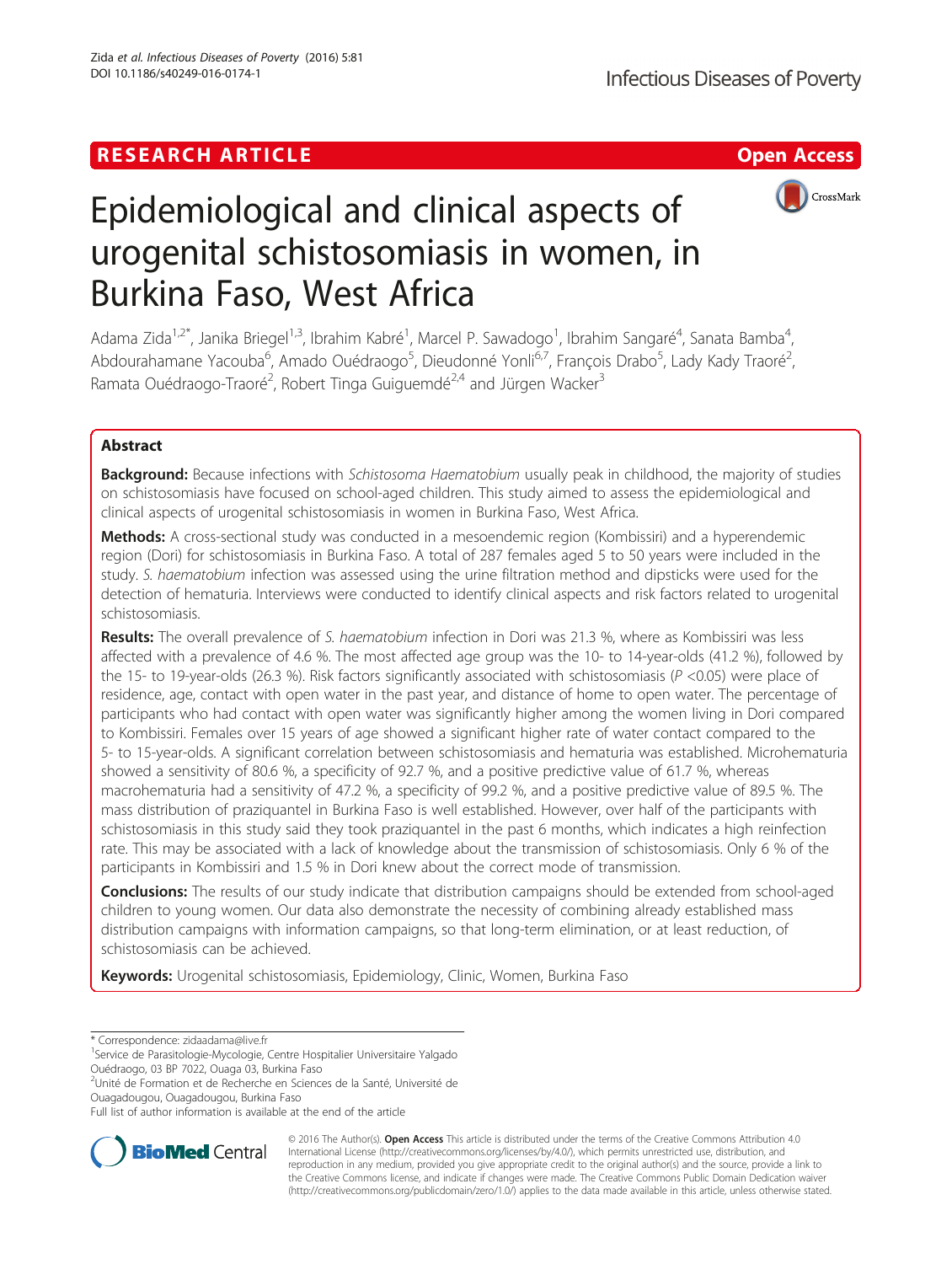#### Multilingual abstracts

Please see Additional file [1](#page-8-0) for translations of the abstract into the five official working languages of the United Nations.

### Background

Human schistosomiasis, a parasitic and often chronic illness, is one of the major neglected tropical diseases worldwide. It is estimated that 240 million people suffer from schistosomiasis, with more than 200000 fatalities recorded each year [[1](#page-8-0), [2](#page-8-0)]. Schistosomiasis is caused by an infection of the blood fluke Schistosoma and is transmitted to humans through direct contact with infected water [\[2](#page-8-0)].

Two forms are endemic in Sub-Saharan Africa: intestinal schistosomiasis caused by Schistosoma mansoni, and urogenital schistosomiasis caused by S. haematobium; the latter affects 112 million people [[3\]](#page-8-0). The main symptoms of urogenital schistosomiasis are hematuria and dysuria due to a chronic inflammation of the bladder and urethra. Inflammation is caused by schistosome eggs that are laid into the vesical venous plexus where the adult schistosomes live. The eggs then migrate through the tissue into the bladder causing an immunological reaction [\[4](#page-8-0), [5](#page-8-0)]. Complications are anemia, chronic cystitis, cancer of the bladder, and genital lesions [[6, 7\]](#page-8-0).

Since infections with S. haematobium usually peak in childhood [\[8\]](#page-8-0), the majority of studies on schistosomiasis have focused on school-aged children. This is also the case in Burkina Faso, where an annual campaign against schistosomiasis has been conducted since 2004, part of which praziquantel is distributed, primarily to schoolaged children [[9\]](#page-8-0).

A study on urogenital schistosomiasis in Tanzanian women showed that women's daily contact with potentially infected water was very high, mainly due to such activities as bathing, chores, and agriculture [\[10](#page-8-0)]. The correlation between water contact and infection rates indicates that women are also at a high risk of contracting a schistosome infection [[2, 11\]](#page-8-0).

Therefore, in contrast to most studies that have been conducted in Burkina Faso, in our study we focus on women and girls, which allows us to assess the different risk factors and morbidities for females in different age groups. We compared school-aged children (5- to 15-year-olds) and adolescents and adults (over 15 years of age) to evaluate who should be target age group for the current mass distribution campaign. The sites chosen were located in one moderately endemic and one hyperendemic district in Burkina Faso, giving us the opportunity to also compare differences at a regional level.

## **Methods**

#### Study sites

A cross-sectional study was conducted in Kombissiri in November–December 2012 and inDori in January– February 2013.

Kombissiri is the capital of the Bazèga Province, located in the central south region of Burkina Faso, and part of the Sudano-Sahelian area. The district has a hot semi-arid climate, which closely resembles a tropical wet and dry climate. The city has a rainfall of about 800 mm per year. The rainy season continues from May to October, reaching a peak from June to September. The mean average temperature is 28 °C. The cold season runs from December to January, with a minimum average temperature of 16 °C. Based on studies focusing on school-aged children, Kombissiri is considered a moderate endemic area for schistosomiasis [[12](#page-8-0), [13](#page-8-0)]. A snail survey conducted in this area found two species that are intermediate hosts of S. haematobium: Bulinus senegalensis in small reservoirs and B. truncatus in dams [[14](#page-8-0)].

Dori, the capital of the Séno Province, is located in the Sahel region. It is characterized by a steppe climate. On average, evaporation exceeds precipitation. The average temperature is higher than 18 °C all year round. Dori has been identified as a high endemic area for schistosomiasis [[12, 13](#page-8-0)]. B. senegalensis and B. truncatus are the two snail species present in this area [\[14](#page-8-0)].

Six study sites were chosen in Kombissiri (Monomtenga, Goanghin, Toangha, Tuili, Secteur 5, and Secteur 3) and four in Dori (Selbo, Oulo, Katchirga, and Dori Center) (see Fig. [1](#page-2-0)). These are all located near small dams.

#### Sample size and sampling

A cross-sectional study was conducted with 151 women in Kombissiri and 136 women in Dori, giving a total sample size of 287 women.

With a prevalence of urogenital schistosomiasis of 10 % (a prevalence that was previously found among women in Ghana [[15](#page-8-0)]), and a confidence interval of 95 % and margin of error of no more than 5 %, the desired sample size was calculated as 138 for each area. Hypothesizing a 20 % attrition rate, the final sample size of 166 was determined.

We first counted the number of concessions in each locality. We then divided the number of concessions by 166 to obtain a sampling fraction. The sampling fraction was then used to select 166 concessions among those counted in the locality. In each selected concession, a list of school-aged and adolescent girls as well as women was drawn up, and one of them was randomly selected for the study.

Females between the ages of five and 50 were selected with the help of local health workers, and gathered at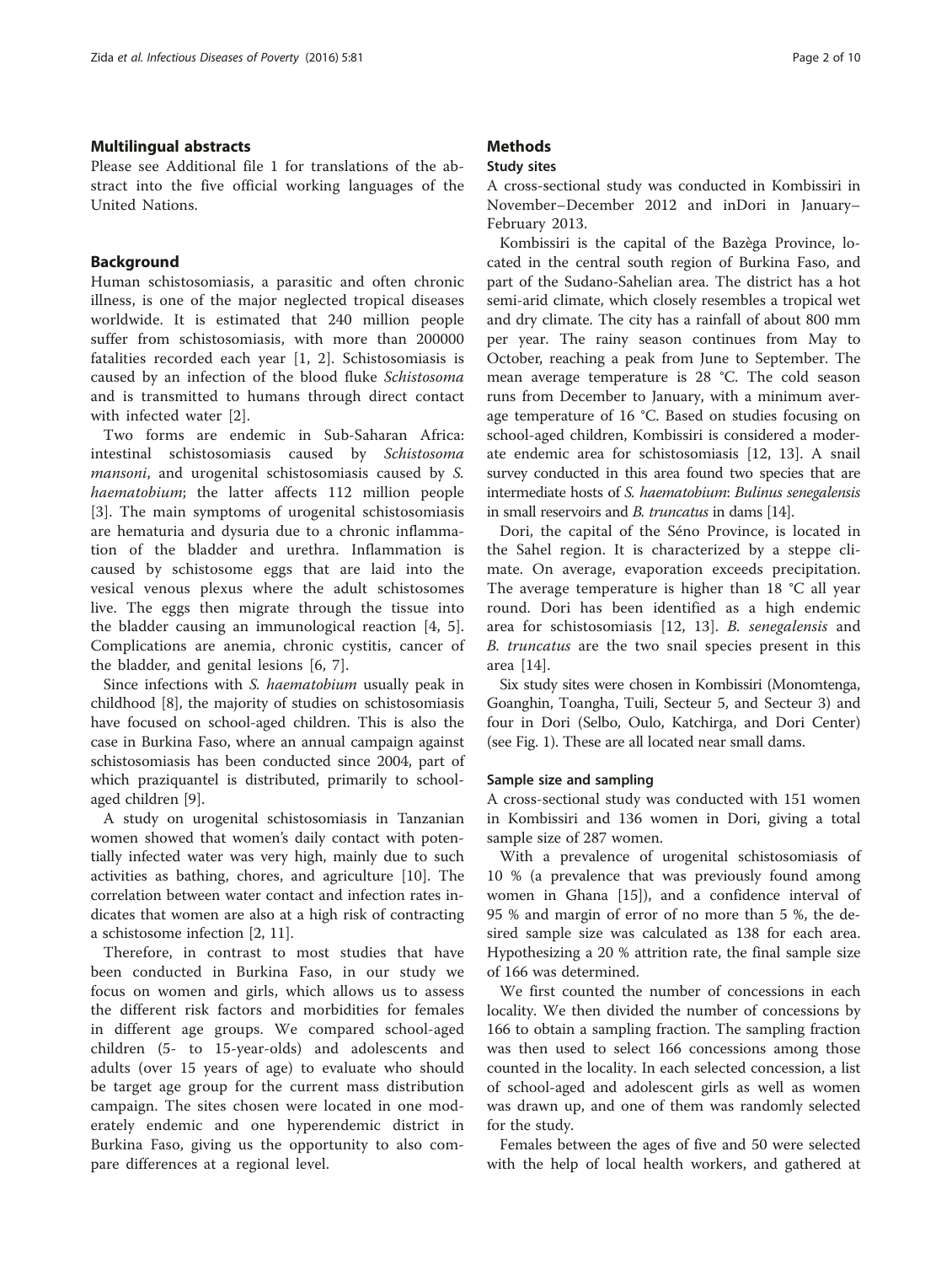<span id="page-2-0"></span>

the nearest health center where urine samples were taken and interviews to elucidate socio-epidemiological factors were conducted. The samples were brought to an urban laboratory, where the urine was examined for S. haematobium and hematuria. In case of positive findings of Schistosoma, the patient was treated with praziquantel (40 mg/kg) free of charge.

#### Interviews

Each participant was interviewed to elucidate socioepidemiological factors related to schistosomiasis and schistosomiasis-related symptoms. The interviews were conducted by a medical student of the University of Ouagadougou in the local language and by staff members from the local health center. The questionnaire included questions on the patient's medical history, as well as risk factors and symptoms related to schistosomiasis.

#### Urine samples

A urine sample was collected from each participant between 10 am and 2 pm, and labeled with an identification number. All samples were transported to the laboratory in a cooling box. There, 10 ml of urine was filtered through a nylon filter and examined microscopically for schistosome eggs by biomedical technicians who had been trained in the national schistosomiasis control program. The detection of any S. haematobium eggs was considered positive, and the intensity was noted as eggs per 10 ml of urine. An intensity of 1–49 eggs/10 ml urine was graded as a light infection and  $\geq 50$ eggs/10 ml urine as a severe infection.

Whether the participant had macrohematuria (reddish coloring of urine) or microhematuria (blood in urine detected using dipstick tests) was ascertained. Microhematuria was classified using reagent strips for urine analysis (Siemens HEMASTIX®, England, London). In the case of a positive reaction, the participant was questioned about her menstrual status. If hematuria was discovered without detection of Schistosoma eggs, the urine of the participant was re-examined.

#### Statistical analysis

Data analysis was carried out using IBM SPSS Statistics for Windows, Version 19.0. (IBM Corp., USA) to determine the frequency of the infection, various risk factors, and clinical symptoms.

These data were then analyzed using the chi-squared test. P-values <0.05 were considered statistically significant. If the chi-squared test could not be applied, the Fisher's exact test was conducted.

The sensitivity and specificity of macro- and microhematuria as signs of schistosome infection were evaluated using a fourfold table.

## Results

#### Prevalence

Schistosome eggs were detected in seven of the 151 participants in Kombissiri, resulting in an overall prevalence of S. haematobium infection of 4.6 %. Depending on the village, the prevalence ranged from 0 % (in Monomtenga, Goanghin, and Secteur 3) to 14.8 % (in Secteur 5) (see Table [1](#page-3-0)). All infections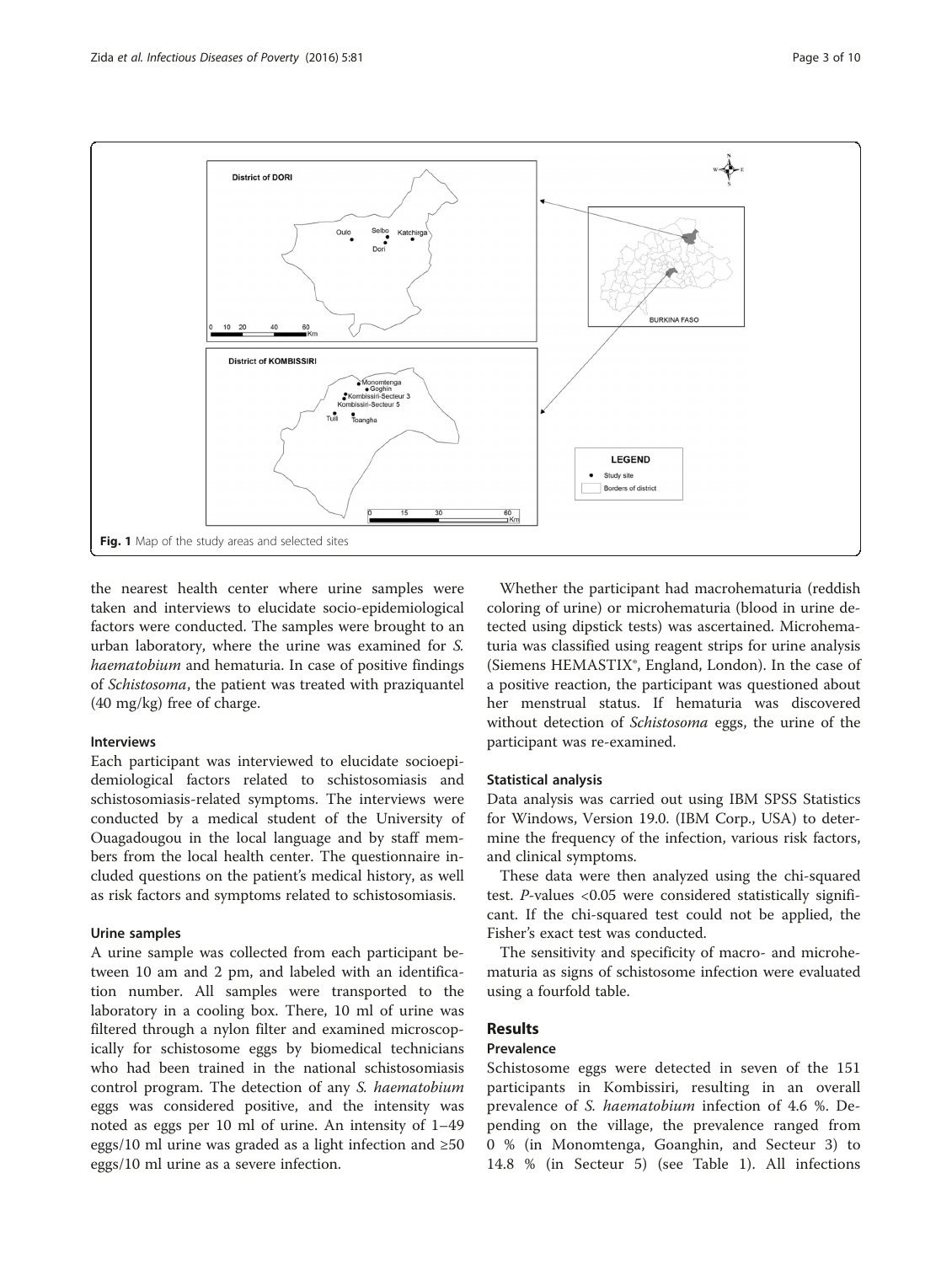<span id="page-3-0"></span>Table 1 Prevalence of urogenital schistosomiasis among women in Kombissiri and Dori ( $n = 287$ ) in 2013

| Region     | Village (no. of participants) | Prevalence (pos. cases) |
|------------|-------------------------------|-------------------------|
| Kombissiri | <b>Total (151)</b>            | 4.6 $% (7)$             |
|            | Monomtenga (15)               | $0\%$ (0)               |
|            | Goanghin (17)                 | $0\%$ (0)               |
|            | Toangha (20)                  | $5.0 \%$ (1)            |
|            | Secteur 5 (27)                | 14.8 % (4)              |
|            | Tuili (25)                    | $8.0 \%$ (2)            |
|            | Secteur 3 (47)                | $0\%$ (0)               |
| Dori       | Total (136)                   | 21.3 % (29)             |
|            | Selbo (40)                    | 42.5 % (17)             |
|            | Oulo (27)                     | $7.4 \% (2)$            |
|            | Katchirga (36)                | 13.9 % (5)              |
|            | Dori Centre (33)              | 15.2 % (5)              |

were classified as light infections, with 3–12 eggs/ 10 ml urine.

In the villages of Dori, 29 of the 136 participants were positive for schistosomiasis, with a total prevalence of S. haematobium infection of 21.3 %. This ranged from 7.4 % in Oulo to 42.5 % in Selbo (see Table 1). Of those infected in Dori, 27.6 % was severely infected with over 50 eggs/10 ml urine.

The group of 10- to 14-year-olds was the most affected, with 41.2 % of positive cases. A high infection rate was also observed in young women aged between 15 and 19 years: schistosome eggs were discovered in the urine of 26.3 % of this age group (see Fig. 2). None of the females over the age of 40 were found to be infected.

#### Risk factors

Risk factors significantly associated with schistosomiasis infection were place of residence, young age, contact with open water during the past year, and proximity (<500 m) to an open water site.

Participants living in Dori were significantly more likely to be infected than those living in Kombissiri

(see Table 1) (chi-squared test =  $18.164$ , df =  $1, P$  < 0.0005). The different prevalence rates in the villages of Dori were also analyzed using the chi-squared test, revealing a significant association between the village of residence and schistosomiasis infection (chi-squared test =  $15.477$ , df = 3,  $P = 0.001$ ). Due to the lack of data, this test could not be performed for the villages of Kombissiri.

Children and young women aged under 20 years were significantly more likely to be infected than those aged 20 years and above (see Fig. 2) (chi-squared test = 33.44, df = 1,  $P$  < 0.0005).

Out of the 204 participants who stated that they had come into contact with open water in the past year, 15.7 % were infected with S. haematobium. In contrast, only 4.8 % were infected among the 83 participants who said that they had not come into contact with an open water source during the past year (see Fig. [3\)](#page-4-0).

The chi-squared test showed a significant correlation (chi-squared test =  $6.35$ , df = 1,  $P = 0.012$ ) between contact with open water during the past year and the likelihood of a schistosomiasis infection.

Another risk factor found to be significantly associated with schistosomiasis was living near an open water source. Out of the 44 participants who said their home was within 500 m of an open water site, 22.7 % (10) were found to be positive for schistosomiasis.

In contrast, out of the 243 participants who stated that their home was further than 500 m away from an open water site, there were only 10.7 % (26) of positive cases (chi-squared test = 4.913, df = 1,  $P = 0.027$ ).

No significant correlation could be determined between the frequency of infection and contact with open water sites due to swimming, bathing, using water for domestic duties/work, or drinking  $(P > 0.05)$ .

In Dori, practices related to open water were more frequent than in Kombissiri. More females in Dori stated that they had regular contact with open water due to swimming, bathing, drinking, and domestic duties, such as laundry, cooking, and cleaning, or for their work, such as fishing or agriculture. Nearly all of the

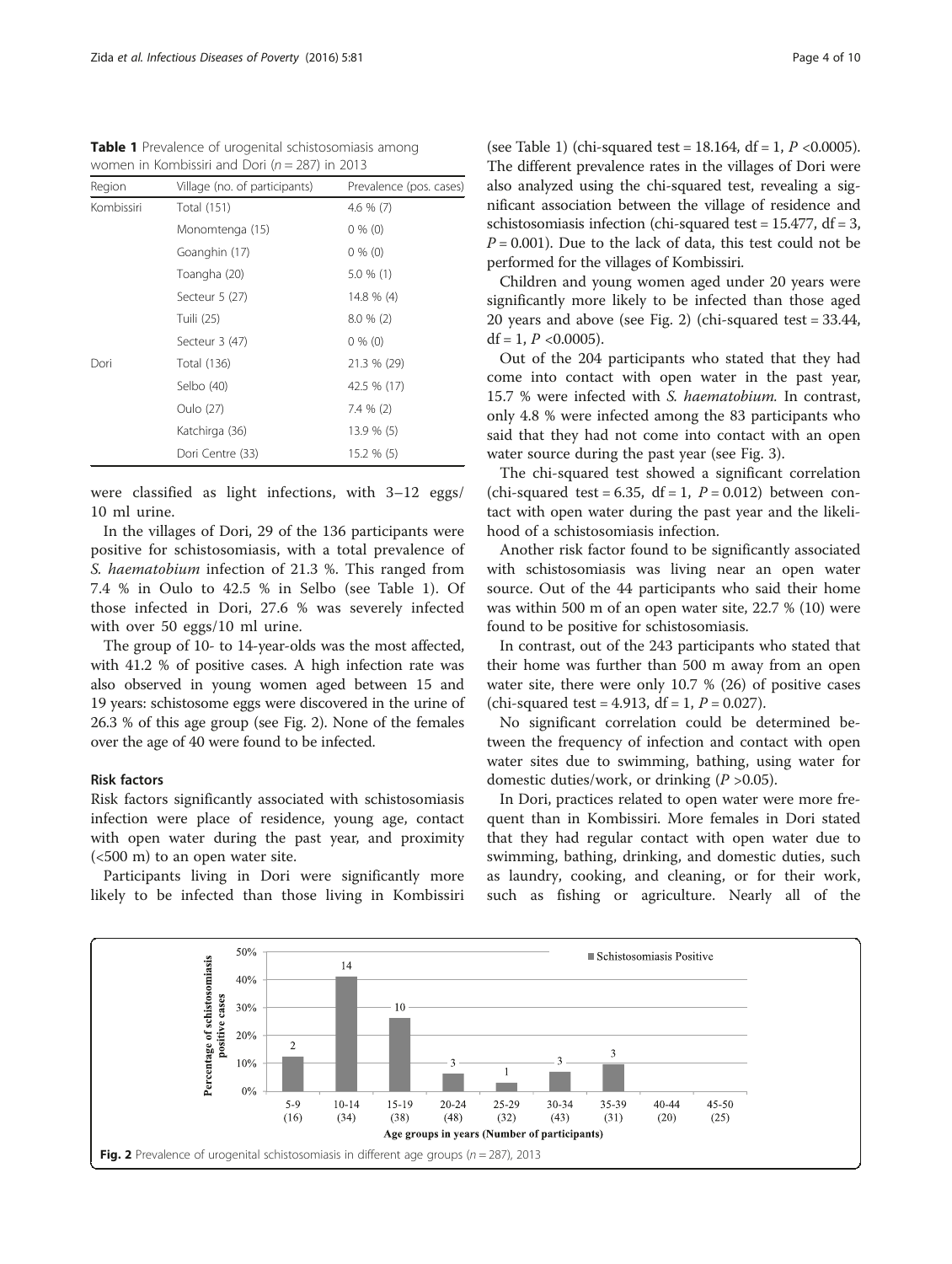<span id="page-4-0"></span>

participants in Dori had been in contact with water during the past year (94.9 %), whereas in Kombissiri only half of the participants (49.7 %) were. More participants in Dori lived within 500 m of an open water source than in Kombissiri.

In Dori, 37 participants (27.2 %) stated that their main source of water was water from open water sources e.g. dam or lake. In Kombissiri, only seven participants (4.6 %) participants had homes within 500 m of an open water source (see Table 2).

We asked the participants what their nearest water source was and if they had access to alternative water sources e.g. wells, taps, or pumps. In total, 92 % stated that they had an alternative water source that was closer to their home than an open water source e.g. lake, dam, etc. Significantly more participants in Kombissiri (147) said they had closer alternatives, compared to those living in Dori (117) (97.4 % in Kombissiri and 86.0 % in Dori: chi-squared test =  $12.442$ , df =  $1, P < 0.0005$ ).

A significant association could be observed between contact with open water (swimming, bathing, domestic duties, work, drinking) and the lack of access to alternative water sources (see Table [3](#page-5-0)).

Those over the age of 15 more frequently stated that they had regular contact with open water due to swimming, bathing, domestic duties, their work, and drinking than school-aged children (see Table [4](#page-5-0)). This difference was significant in every aspect except for swimming. However, in general, a slightly higher percentage of school-aged children stated they had water contact with an open water source in the past year compared to adolescents and adults.

#### Clinical aspects of schistosomiasis

Data collected during the interviews showed no significant associations between infection with schistosomiasis and clinical symptoms such as hematuria, dysuria, dysmenorrhea, dyspareunia, genital lesions or genital pruritus. The urine analysis, however, showed a significant association between hematuria and the presence of schistosome eggs in urine (see Tables [5\)](#page-6-0).

The Fisher's exact test showed a significant association between schistosomiasis and macrohematuria (P <0.0005). Macrohematuria was visible in 17 of the 36 infected participants, thus resulting in a sensitivity of 47.2 %. Out of the 251 females without schistosome eggs in the urine, 249 were also negative for macrohematuria, resulting in a specificity of 99.2 %. The positive predictive value for macrohematuria was 89.5 %.

**Table 2** Comparison of water contact practices among participants in Kombissiri and Dori ( $n = 287$ ) in 2013

| Water contact practices         | Kombissiri (151) | Dori (136)   | Chi-squared | df | $P$ -value |
|---------------------------------|------------------|--------------|-------------|----|------------|
| Contact in the past year        | 75 (49.7 %)      | 129 (94.9 %) | 71.07       |    | < 0.0005   |
| Home within 500 m of open water | 7(4.6%           | 37 (27.2 %)  | 28.081      |    | < 0.0005   |
| Swimming                        | 14 (9.3 %)       | 88 (64.7 %)  | 95.981      |    | < 0.0005   |
| Bathing                         | 16 (10.6 %)      | 93 (68.4 %)  | 101.438     |    | < 0.0005   |
| Domestic duties                 | 40 (26.5 %)      | 88 (64.7 %)  | 42.294      |    | < 0.0005   |
| Work                            | 14 (9.3 %)       | 84 (61.8 %)  | 87.683      |    | < 0.0005   |
| Drinking                        | $5(3.3\%)$       | 37 (27.2 %)  | 32.703      |    | < 0.0005   |
|                                 |                  |              |             |    |            |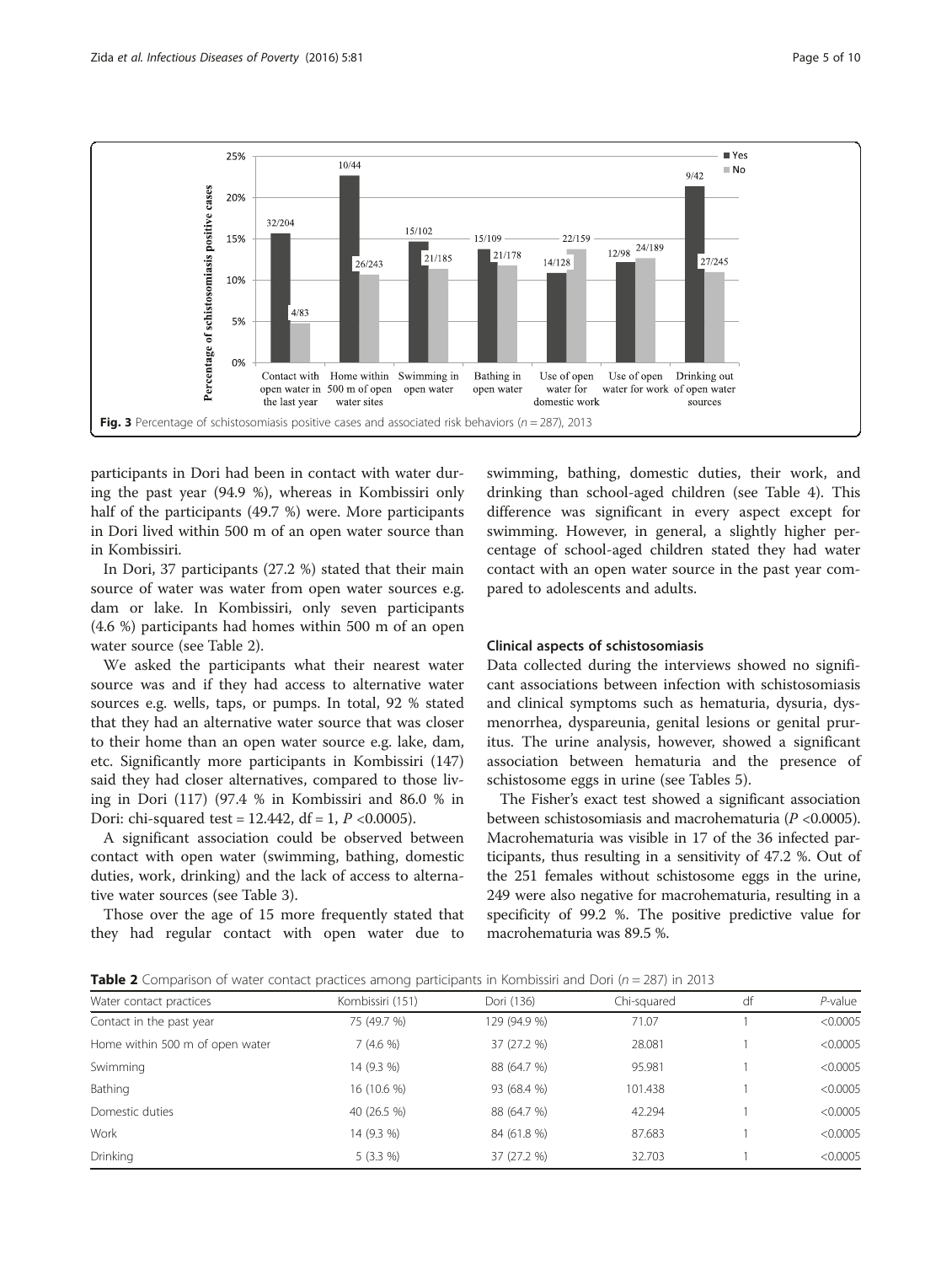| Water contact practices                       | Nocloser alternatives (23) | Closer alternatives (264) | Chi-sauared | df | $p$ -value   |
|-----------------------------------------------|----------------------------|---------------------------|-------------|----|--------------|
| Swimming                                      | 16 (69.6 %)                | 86 (32.6 %)               | 12,636      |    | < 0.0005     |
| Bathing                                       | 18 (78.3 %)                | 91 (34.5 %)               | 17.224      |    | < 0.0005     |
| Domestic duties                               | 16 (69.6 %)                | 112 (42.4 %)              | 6,308       |    | 0.012        |
| Work                                          | 17 (73.9 %)                | 81 (30.7 %)               | 17.584      |    | < 0.0005     |
| Drinking                                      | 14 (60.9 %)                | 28 (10.6 %)               |             |    | $< 0.0005^a$ |
| $\lambda$ matrix to the contract of the state |                            |                           |             |    |              |

<span id="page-5-0"></span>Table 3 Water contact practices among participants with closer access to alternative water sources compared to participants without this alternative ( $n = 287$ ) in 2013

Fischer's exact test

The chi-squared test revealed a significant association between schistosome eggs in the urine and blood detected using dipstick tests (chi-squared test = 120.888, df = 1,  $P$  <0.0005). Microhematuria was detected in 29 of the 36 infected participants, thus resulting in a sensitivity of 80.6 %. Out of the 245 examined females without schistosome eggs, 227 were also negative for microhematuria, resulting in a specificity of 92.7 %. The positive predictive value for microhematuria was 61.7 %.

#### Mass distribution campaign and praziquantel intake

In total, 33.5 % of the participants stated that they had taken praziquantel during the past 6 months (32.9 % in Kombissiri and 34.1 % in Dori).

The majority of school-aged participants stated that they had taken praziquantel during the past 6 months (see Fig. [4](#page-6-0)). The 5- to 9-year-olds were the group with the highest intake (87.5 %), followed by the 10- to 14 year-olds (85.3 %). Almost half (44.7 %) of the 15- to 19 year-olds had taken praziquantel. The older age groups all had an intake of less than 30 %.

Out of the participants with schistosome eggs in the urine, 55.6 % (20/36) stated that they had taken praziquantel during the past 6 months. Out of the participants without a detectable infection, 28.7 % (72/251) said that they had taken praziquantel.

#### Knowledge of schistosomiasis

In total, 75.6 % of the participants said they had heard of schistosomiasis (93.4 % in Dori and 59.6 % in Kombissiri). When the participants were asked how one can become infected with schistosomiasis, only 3.8 % knew about the correct transmission mode: contact with open water sources (1.5 % in Dori and 6.0 % in Kombissiri). No significant differences could be observed between the different age groups and knowledge of schistosomiasis.

#### **Discussion**

Many previous studies on schistosomiasis in Burkina Faso have been summarized by Poda et al. [\[12](#page-8-0)], and all showed prevalence rates of schistosomiasis between 0 and 100 %. These different prevalence rates indicate a high heterogeneity of the distribution of the disease.

The present study also showed significant differences between the two examined regions: with an infection rate of 21.3 %, Dori was more strongly affected than Kombissiri (4.6 %). The significant differences between villages confirm previous observations of strong local variations even within endemic areas [\[16, 17\]](#page-8-0).

The lower prevalence in this study in comparison to some previous studies could indicate the effectiveness of the mass distribution campaigns, which have been conducted since 2004 [[9\]](#page-8-0).

However, when comparing the results of this study with previous studies, it should be noted that the age profile of the current study (20.2 % are 5- to 15-yearolds) differs from most previous studies performed in Burkina Faso, which have focused on school-aged boys and girls [[9](#page-8-0), [18](#page-8-0)–[20](#page-8-0)]. According to Institut National de la Statistique et de la Démographie (National Institute of Statistics and Demography) 48 % of the population in Burkina Faso is under 15 years of age [\[21\]](#page-8-0).

When looking at the prevalence rates among the different age groups, it becomes clear that children and young women are especially affected (see Fig. [1\)](#page-2-0). In addition to be more often infected children had more

**Table 4** Comparison of water contact practices among 5- to 15-year-olds and over 15-year-olds ( $n = 287$ ) in 2013

| Water contact practices  | 5-15 years (58) | $>15$ years (229) | Chi-squared | df | $p$ -value |
|--------------------------|-----------------|-------------------|-------------|----|------------|
| Contact in the past year | 45 (77.6 %)     | 159 (69.4 %)      | 5.،         |    | 0.2207     |
| Swimming                 | 17 (29.3 %)     | 85 (37.1 %)       | 1.231       |    | 0.267      |
| Bathing                  | 8 (13.8 %)      | 101 (44.1 %)      | 18.052      |    | < 0.0005   |
| Domestic duties          | 17 (29.3 %)     | 111 (48.5 %)      | 6.877       |    | 0.009      |
| Work                     | 7(12.1%         | 91 (39.7 %)       | 15.756      |    | < 0.0005   |
| Drinking                 | 3(5.2%          | 39 (17.0 %)       | 5.209       |    | 0.022      |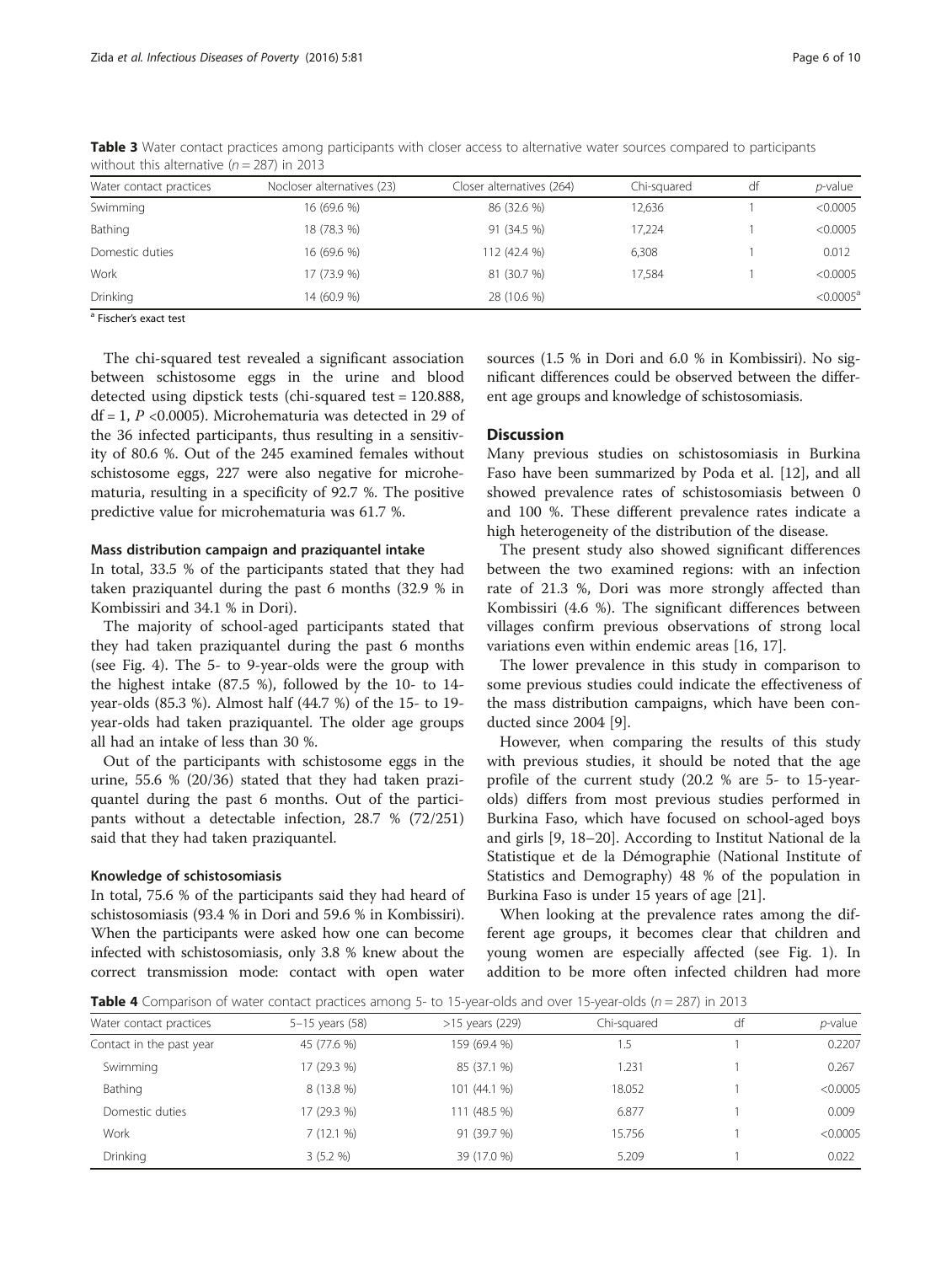<span id="page-6-0"></span>Table 5 Macrohematuria and microhematuria as indications for schistosomiasis infection ( $n = 287$ ) in 2013

|                   | Schisto, pos. urine | Schisto. neg. urine | Total |
|-------------------|---------------------|---------------------|-------|
| Macrohematuria    | 17                  | 2                   | 19    |
| No Macrohematuria | 19                  | 249                 | 268   |
| Total             | 36                  | 251                 | 287   |
| Microhematuria    | 29                  | 18                  | 47    |
| No Microhematuria |                     | 227                 | 234   |
| Total             | 36                  | $245^{\circ}$       | 281   |

<sup>a</sup> Six females with microhematuria did not appear for re-examination and were excluded

contact with open water sources than adolescents and adults (77.6 % vs. 69.4 %) (see Table [4](#page-5-0)). These results are consistent with findings of several authors who stated that the higher prevalence for schistosomiasis in children is often associated with more frequent water contact [[22](#page-8-0), [23\]](#page-8-0). However, in this study the rate of adolescents and adults who had more contact with open water sources remains high (69.4 %). Many other authors explain this fact by an acquired immunity [[24](#page-8-0)–[28\]](#page-8-0).

One should also consider that the sensitivity of microscopic egg detection depends on many factors e.g. intensity of infection, the time the sample was collected, and the number of examined samples [\[29, 30](#page-8-0)]. As demonstrated by Poggensee et al. [\[31\]](#page-8-0), many cases of urogenital schistosomiasis stay undetected when the examination method is limited to urine filtration. They discovered Schistosoma eggs in 23 % of the cases where the urine filtration method showed a negative result. Hegertun et al. [[32\]](#page-9-0) made similar observations.

There are many possible explanations for the different prevalence rates in Dori and Kombissiri. A part from age and region, the main factors associated with schistosomiasis infection include different population of intermediate hosts in the open water sites and behaviors of inhabitants relating to contact with open water [[22](#page-8-0), [26,](#page-8-0) [33](#page-9-0), [34\]](#page-9-0). The inhabitants of Dori used open water sources much more frequently than those living in Kombissiri. Nearly all the less than half were. The significant association was observed between last contact with an open water source and infection with schistosomiasis, indicating that this may be an important factor in the difference in infection rates in Kombissiri and Dori.

The type of water contact has also been acknowledged as an important risk factor. The amount of the body surface exposed, the duration of exposure, and type of water source all influence the risk of infection [[22](#page-8-0), [35](#page-9-0)]. An increased risk due to activities where large amounts of body surface are exposed has been described in a number of publications [\[24](#page-8-0), [36](#page-9-0)–[38\]](#page-9-0).

This study showed no significant increased risk of infection with respect to the different kinds of water contact practices. However, a higher prevalence could be observed in those who drank the water. A possible explanation is that those who are willing to drink water from open water sources also probably have a higher tendency to engage in other risky behaviors.

There was no increase of risk among participants who regularly used an open water source for domestic duties or their work. This has also been described by other authors [[37](#page-9-0), [38\]](#page-9-0). A possible explanation for this was given by Rudge et al. [[37](#page-9-0)], who postulated that the use of soap or detergent kills cercaria. Another reason could be that skin exposure while engaged in domestic duties is low, which thus keeps the risk of infection low [\[24](#page-8-0)].

In terms of the different age groups, the 5– to 15 year-olds had more frequent water contact than the older subjects. This is consistent with the majority of studies that state that children are at a higher risk of infection due to more frequent water contact [\[22](#page-8-0), [39](#page-9-0)]. A study performed by Chandiwana [[24\]](#page-8-0), however, showed more frequent water contact among those aged over 15 years in comparison to children.

A significant correlation between the lack of alternative water sources and use of open water sources was observed. This has also been described in other studies

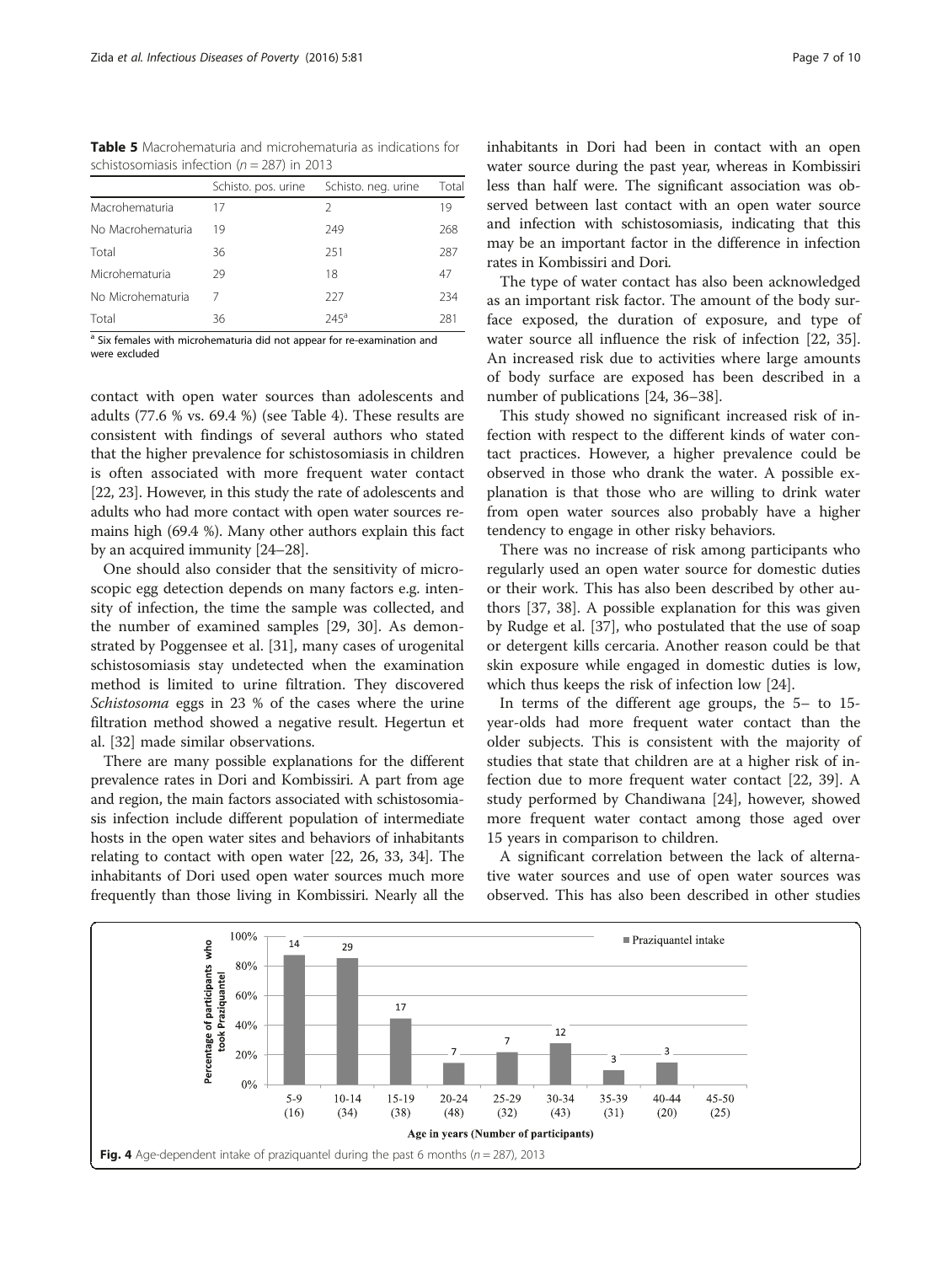that demonstrated that the presence of alternative water sources lead to a reduction of contact with potentially infectious water and thus decreased the infection rate [\[40](#page-9-0)–[42](#page-9-0)].

The fact that a home is near an open water source has also been discussed as an important risk factor for infection [[16](#page-8-0), [37](#page-9-0), [43\]](#page-9-0). Rudge et al. [[37](#page-9-0)] postulated that the distance from an infectious water source is more important to assess the risk of infection than the given information about contact with open water. The results of our study also show a significant association between the distance of a home from an open water source and risk of schistosomiasis infection.

Clinical symptoms related to schistosomiasis include genital symptoms e.g. genital lesions, pruritus, dyspareunia and dysmenorrhea [[7, 10,](#page-8-0) [44\]](#page-9-0); and urinary symptoms e.g. dysuria and hematuria [\[8,](#page-8-0) [45](#page-9-0)–[47\]](#page-9-0).

There are many possible explanations for the lack of associations between schistosomiasis and clinical symptoms in the present study. As sexual infectious diseases with similar clinical symptoms are not uncommon in Burkina Faso [[48\]](#page-9-0), misinterpretations can easily occur. Even though female genital mutilation has been forbidden in Burkina Faso, most of the interviewed women stated that they were circumcised, which can cause confusion in terms of genital symptoms. An infection with schistosomiasis without eggs detected in the urine could also lead to a misinterpretation [\[31\]](#page-8-0). Another factor is the possibility of the underreporting of symptoms. This has also been described by other authors, especially in relation to older girls and hematuria [[49, 50](#page-9-0)]. A possible explanation is the onset of menstruation [[50\]](#page-9-0). One must also consider that these questions are very intimate and it is possible that many of the participants preferred to not admit to any kind of urogenital symptoms.

A significant association could, however, be established between detected hematuria and schistosomiasis infection. This is a common association and has even been postulated as a reliable diagnostic method [[15,](#page-8-0) [51](#page-9-0)–[53](#page-9-0)].

The high positive predictive value for macro- and microhematuria underline the statement of their use in the field as these methods are very cost- and time effective.

Since 2004, national mass distribution campaigns with praziquantel have been implemented, focusing on school-aged children [[9\]](#page-8-0). This has been confirmed in this study, in which the majority of school-aged children stated that they had received and taken praziquantel during the past 6 months. The fact that those with schistosomiasis infection more frequently stated that they had taken praziquantel during the past 6 months than those without infection indicates that the distribution of the drugs is focusing on the appropriate group. However, the fact that over half of those with a detectable schistosomiasis infection had taken praziquantel beforehand could also be due to other factors: either these patients had been infected and the parasites had not been fully eliminated, they are now (re)infected, or the statement that they gave relating to taking praziquantel was incorrect. A 2-year follow-up study conducted by Touré et al. [[19\]](#page-8-0) showed a significant decline of infection after praziquantel intake, demonstrating the effectiveness of a one-dose medication. It is, however, known that praziquantel has no effect in juvenile stages [[54](#page-9-0)–[56](#page-9-0)], which explains why a second dose of praziquantel after 3 to 6 weeks has been recommended by Garba et al. [[55\]](#page-9-0). A possible resistance has also been discussed [\[54](#page-9-0)].

The lack of knowledge about the transmission mode and exposure to possibly infected water sites could indicate the possibility of a high reinfection rate. Considering that campaigns against schistosomiasis have been underway since 2004 and campaign posters have been visible in many of the rural health centers, the lack of knowledge is striking. A lack of knowledge about waterassociated diseases in the population of Burkina Faso has also been noted by Boelee et al. [[34\]](#page-9-0). Asaolu and Ofoezie [[40\]](#page-9-0) also emphasize that health education is essential for a long-term reduction of infection rates.

To further reduce the infection rate, contact with potentially infectious water sites should be limited and further contamination of open water sites should be prevented. This can be done by installing sanitary facilities [\[40](#page-9-0)]. A report by the United Nations International Children's Emergency Fund and the World Health Organization [\[57](#page-9-0)] showed that in the rural areas of Burkina Faso, 76 % of the inhabitants did not have access to sanitary facilities and 76 % defecated openly.

#### Conclusion

Even though the prevalence reported in this study was lower than reported in many previous studies, it can be said that urogenital schistosomiasis is still a serious health problem in certain regions of Burkina Faso. Furthermore, this study indicates that adolescents and adults are also frequently infected, highlighting that the focus of mass distribution campaigns should be reconsidered and possibly extended beyond school-aged children.

Due to an undefined number of undetected cases, studies using different methods are necessary to provide further information on the extent of the infection. It is also advised that additional studies are conducted to investigate and control reinfection rates.

To prevent new cases and reinfection, and to achieve a long-term reduction or even elimination of schistosomiasis, public awareness must be raised. This could be integrated into the already existing mass distribution campaigns.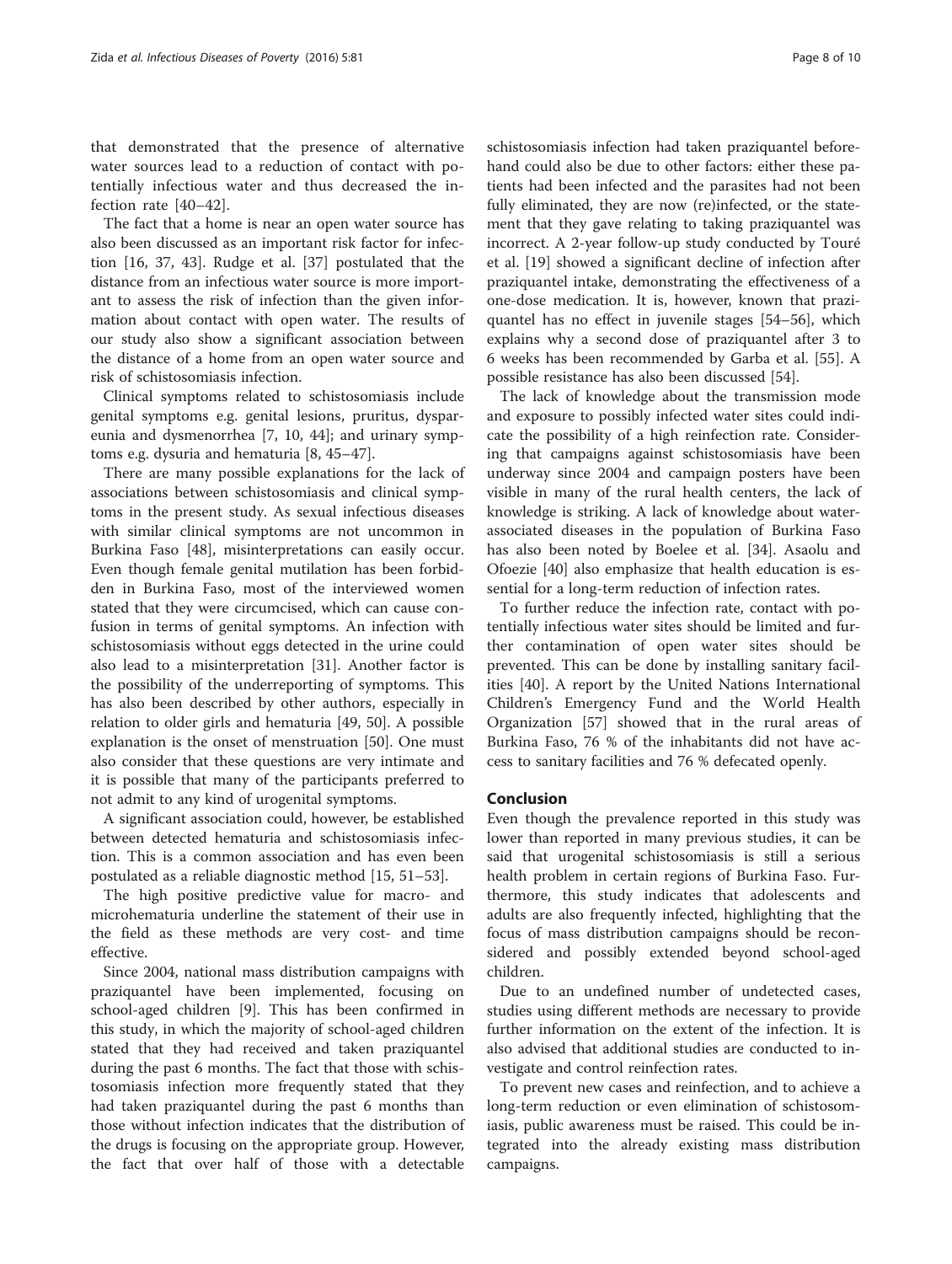## <span id="page-8-0"></span>Additional file

[Additional file 1:](dx.doi.org/10.1186/s40249-016-0174-1) Multilingual abstract in the five official working languages of the United Nations. (PDF 435 kb)

#### Acknowledgements

We acknowledge the support of the biomedical technicians in Kombissiri and Dori. We thank all the women who participated in our study, and all the people involved in Kombissiri and Dori for their support and hard work.

#### Authors' contributions

AZ and JB contributed to the conception and design of the study, acquired the data, performed the statistical analysis, and drafted the paper. IK, MPS, DY, and AY acquired and revised the data. AO, FD, IS, SB, LKT, and ROT participated in the study's design, discussed the results, and helped to draft and revised the paper for important intellectual content. RTG and JW contributed to the conception and design of the study, and drafted and revised the paper for important intellectual content. All authors reviewed the final manuscript. All authors read and approved the final manuscript.

#### Competing interests

The authors declare that they have no competing interests.

#### Ethics approval and consent to participate

Approval for this study was granted by the Ethics Commission of Burkina Faso (deliberation n° 2013-10-096), as well as the district medical officer, the mayor, and the head of each local health center in Burkina Faso. Participants were informed about the procedure beforehand by staff members in the local health center and on the day of sampling by a medical student in the local language. After verbal agreement, written consent was obtained. Children under the age of 16 were accompanied by a guardian, who gave consent on their behalf.

#### Author details

<sup>1</sup>Service de Parasitologie-Mycologie, Centre Hospitalier Universitaire Yalgado Ouédraogo, 03 BP 7022, Ouaga 03, Burkina Faso. <sup>2</sup>Unité de Formation et de Recherche en Sciences de la Santé, Université de Ouagadougou, Ouagadougou, Burkina Faso. <sup>3</sup>Department of Obstetrics and Gynecology Bruchsal, Heidelberg University Hospital, Heidelberg, Germany. <sup>4</sup>Institut Supérieur des Sciences de la Santé, Université Polytechnique de Bobo-Dioulasso, Bobo-Dioulasso, Burkina Faso. <sup>5</sup>Ministère de la Santé, Direction de la Lutte contre la Maladie, Ouagadougou, Burkina Faso. <sup>6</sup>Ecole Privée de Santé Sciences Nouvelles/Centre Médical des Sciences Nouvelles, Ouagadougou, Burkina Faso. <sup>7</sup>Centre Médical avec Antenne chirurgical de Kombissiri, Kombissiri, Burkina Faso.

#### Received: 4 October 2015 Accepted: 19 July 2016 Published online: 01 September 2016

#### References

- 1. World Health Organization. Schistosomiasis. A major health problem. 2013a. URL: http://www.who.int/schistosomiasis/en/index.html [Accessed: 22 Aug 2015].
- 2. World Health Organization. Schistosomiasis. Fact sheet N°115. 2013b. URL: [http://](http://www.who.int/mediacentre/factsheets/fs115/en/) [www.who.int/mediacentre/factsheets/fs115/en/](http://www.who.int/mediacentre/factsheets/fs115/en/) [Accessed: 02 Sept 2015]. 3. Van der Werf MJ, de Vlas SJ, Brooker S, Looman CW, Nagelkerke NJ,
- Habbema JD, Engels D. Quantification of clinical morbidity associated with schistosome infection in sub-Saharan Africa. Acta Trop. 2003;86:125–39.
- 4. Ignatius R, Burchard G. Trematoden. In: Suerbaum S, Hahn H, Burchard GD, Kaufmann SHE, Schulz TF, et al., editors. Medizinische Mikrobiologie und Infektiologie. 7th ed. Berlin: Springer Press; 2012. p. 664–7.
- Sturrock RF. The schistosomes and their intermediate hosts. In: Mahmoud AA: Schistosomiasis. London: Imperial College Press; 2001. p. 7–83.
- 6. King CH, Dangerfield-Cha M. The unacknowledged impact of chronic schistosomiasis. Chronic Illness. 2008;4:65–79.
- 7. Kjetland EF, Leutscher PD, Ndhlovu PD. A review of female genital schistosomiasis. Trends Parasitol. 2012;28:58–65.
- 8. Gryseels B, Polman K, Clerinx J, Kestens L. Human schistosomiasis. Lancet. 2006;368:1106–18.
- Gabrielli AF, Touré S, Sellin B, Sellin E, Ky C, Ouedraogo H, Yaogho M, Wilson MD, Thompson H, Sanou S, Fenwick A. A combined school- and

community-based campaign targeting all school-age children of Burkina Faso against schistosomiasis and soil-transmitted helminthiasis: performance, financial costs and implications for sustainability. Acta Trop. 2006;99:234–42.

- 10. Downs JA, Mguta C, Kaatano GM, Mitchell KB, Bang H, Simplice H, Kalluvya SE, Changalucha JM, Johnson Jr WD, Fitzgerald DW. Urogenital schistosomiasis in women of reproductive age in Tanzania's Lake Victoria region. Am J Trop Med Hyg. 2011;84:364–9.
- 11. Nour NM. Schistosomiasis: health effects on women. Rev Obstet Gynecol. 2010;3:28–32.
- 12. Poda JN, Traoré A, Sondo BK. L'endémie bilharzienne au Burkina Faso. Bull Soc Pathol Exot. 2004;97:47–52.
- 13. Schur N, Vounatsou P, Utzinger J. Determining treatment needs at different spatial scales using geostatistical model-based risk estimates of schistosomiasis. PLoS Negl Trop Dis. 2012;6:1–12.
- 14. Poda JN, Sellin B, Sawadogo L, Sanogo S. Distribution spatiale des mollusques hôtes intermédiaires potentiels des schistosomes et de leurs biotopes au Burkina Faso. OCCGE information. 1994;101:12–19.
- 15. Koukounari A, Webster JP, Donnelly CA, Bray BC, Naples J, Bosompem K, Shiff C. Sensitivities and specificities of diagnostic tests and infection prevalence of Schistosoma haematobium estimated from data on adults in villages northwest of Accra, Ghana. J Trop Med Hyg. 2009;80:435–41.
- 16. Zakhary K. Factors affecting the prevalence of schistosomiasis in the Volta region of Ghana. Mc Gill J Med. 1997;3:93–101.
- 17. Ernould JC, Garba A, Labbo R, Kaman AK, Sidiki A, Djibrilla A, Chippaux JP. Heterogeneity of Schistosoma haematobium transmission in irrigated fields. Bull Soc Pathol Exot. 2004;97:19–23.
- 18. Koukounari A, Gabrielli AF, Touré S, Bosqué-Oliva E, Zhang Y, Sellin B, Donnelly CA, Fenwick A, Webster JP. Schistosoma haematobium infection and morbidity before and after large-scale administration of parasitology in Burkina Faso. J Infect Dis. 2007;196:659–69.
- 19. Touré S, Zhang Y, Bosqué-Oliva E, Ky C, Ouedraogo A, Koukounari A, Gabrielli AF, Sellin B, Webster JP, Fenwick A. Two-year impact of single treatment on infection in the national control programme on schistosomiasis in Burkina Faso. Bull World Health Organ. 2008;86:780–7.
- 20. Zongo D, Kabre BG, Dayeri B, Savadogo B, Poda PN. Étude comparative de la transmission de la schistosomiase (formes urinaire et intestinale) dans dix sites du Burkina Faso. Med Sante Trop. 2012;22:323–9.
- 21. Ministère de la Santé du Burkina Faso. Annuaire statistique 2011. 2012b. URL: [http://www.sante.gov.bf/phocadownload/Annuaire\\_statistique\\_2011.](http://www.sante.gov.bf/phocadownload/Annuaire_statistique_2011.pdf) [pdf](http://www.sante.gov.bf/phocadownload/Annuaire_statistique_2011.pdf) [Accessed 10 Aug 2015]
- 22. Dalton PR, Pole D. Water-contact patterns in relation to Schistosoma haematobium infection. Bull World Health Organ. 1978;56:417–26.
- 23. Firmo JO, Lima e Costa MF, Guerra HL, Rocha RS. Urban schistosomiasis: morbidity, sociodemographic characteristics and water contact patterns predictive of infection. Int J Epidemiol. 1996;25:1292–300.
- 24. Chandiwana SK. Community water-contact patterns and the transmission of Schistosoma haematobium in the Highveld region of Zimbabwe. Soc Sci Med. 1987;25:495–505.
- 25. Etard JF, Audibert M, Dabo A. Age-acquired resistance and predisposition to reinfection with Schistosoma haematobium after treatment with praziquantel in Mali. Am J Trop Med Hyg. 1995;52:549–58.
- 26. Sama MT, Oyono E, Ratard RC. High risk behaviours and schistosomiasis infection in Kumba, South West Province, Cameroon. Int J Environ Res Public Health. 2007;4:101–5.
- 27. Pinot De Moira A, Fulford AJ, Kabatereine NB, Ouma JH, Booth M, Dunne DW. Analysis of complex patterns of human exposure and immunity to Schistosomiasis mansoni: the influence of age, sex, ethnicity and IgE. PLoS Negl Trop Dis. 2010;4:1–10.
- 28. Nausch N, Louis D, Lantz O, Peguillet I, Trottein F, Chen IY, Appleby LJ, Bourke CD, Midzi N, Mduluza T, Mutapi F. Age-related patterns in human myeloid dendritic cell populations in people exposed to Schistosoma haematobium infection. PLoS Negl Trop Dis. 2012;6:1–12.
- 29. Feldmeier H, Poggensee G. Diagnostic techniques in schistosomiasis control. A review. Acta Trop. 1993;52:205–20.
- 30. McCarthy JS, Lustigman S, Yang GJ, Barakat RM, García HH, Sripa B, Willingham AL, Prichard RK, Basáñez MG. A research agenda for helminth diseases of humans: diagnostics for control and elimination programmes. PLoS Negl Trop Dis. 2012;6:1–13.
- 31. Poggensee G, Kiwelu I, Saria M, Richter J, Krantz I, Feldmeier H. Schistosomiasis of the lower reproductive tract without egg excretion in urine. Am J Trop Med Hyg. 1998;59:782–3.